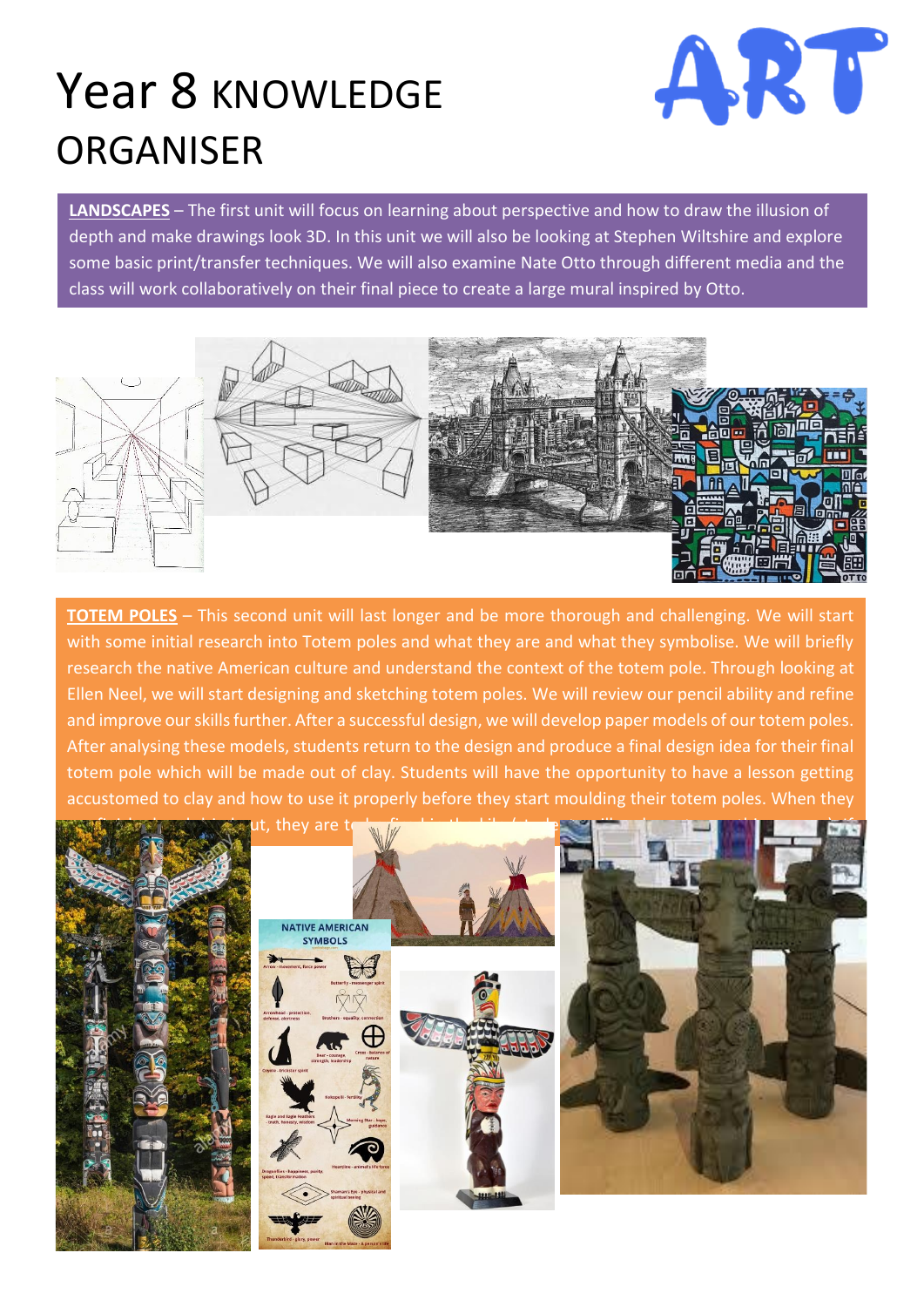## Year 8 KNOWLEDGE ORGANISER



| <b>PROJECT</b>   | <b>HOME LEARNING</b>                                                                                                                                                                            |
|------------------|-------------------------------------------------------------------------------------------------------------------------------------------------------------------------------------------------|
| <b>LANSCAPES</b> | Use what you have learnt about single point perspective to draw your bedroom.<br>1.                                                                                                             |
|                  | 2. Produce a research profile page on artist Stephen Wiltshire and then take between<br>3 and 5 photos of a cityscape or built up area. Print this for next lesson (black and<br>white is fine) |
|                  | Ensure your books are presentable and neat and all print/transfer work is<br>3.<br>annotated. Consider how the work came out and how you could have made it<br>better.                          |
|                  | 4. Evaluate your mono-printing outcome and make notes on the step by step process.<br>Also, produce a research profile page on artist Nate Otto.                                                |
|                  | 5. Use your classwork and Nate Otto research to develop ideas and sketches for a final<br>outcome in which the class create a mural together.                                                   |

| <b>PROJECT</b>               | <b>HOME LEARNING</b>                                                                                                                                                                                                      |
|------------------------------|---------------------------------------------------------------------------------------------------------------------------------------------------------------------------------------------------------------------------|
| <b>TOTEM</b><br><b>POLES</b> | 1. Complete your title page and mind map and then produce a mood board for<br>your project.                                                                                                                               |
|                              | 2. Produce a research profile page on Ellen Neel with images of her work and<br>produce a transcription (drawing of one of her pieces).                                                                                   |
|                              | 3. Complete and improve your sketches and initial designs from class and write a<br>short paragraph analysing your work.                                                                                                  |
|                              | 4. Design 3 detailed totem poles with meaning and symbolism (use your research).<br>These designs should be annotated.                                                                                                    |
|                              | 5. Evaluate how you think your paper models could have been improved and how<br>their designs worked together.                                                                                                            |
|                              | 6. Evaluate how you think your second paper modelling went and how it could have<br>been improved and how your designs worked together.                                                                                   |
|                              | 7. Complete your final design ready for next lesson. Improve/refine your design by<br>adding colour, detail, tone etc. Your design must also be annotated with meaning<br>and symbolism based off your previous research. |
|                              | 8. Write up notes about how to use clay and the process of using it all the way up<br>to firing in a kiln.                                                                                                                |
|                              | 9. Make notes on your current progress and how you think you could improve your<br>piece and how you intend to use your remaining lesson time effectively.                                                                |
|                              | 10. Make notes on your current progress and how you think you could improve your<br>piece and whether you are on track, falling behind - how will you fix this?                                                           |
|                              | 11. Produce a final evaluation on how you think you could have improved your piece<br>and how you think it will come out after firing.                                                                                    |